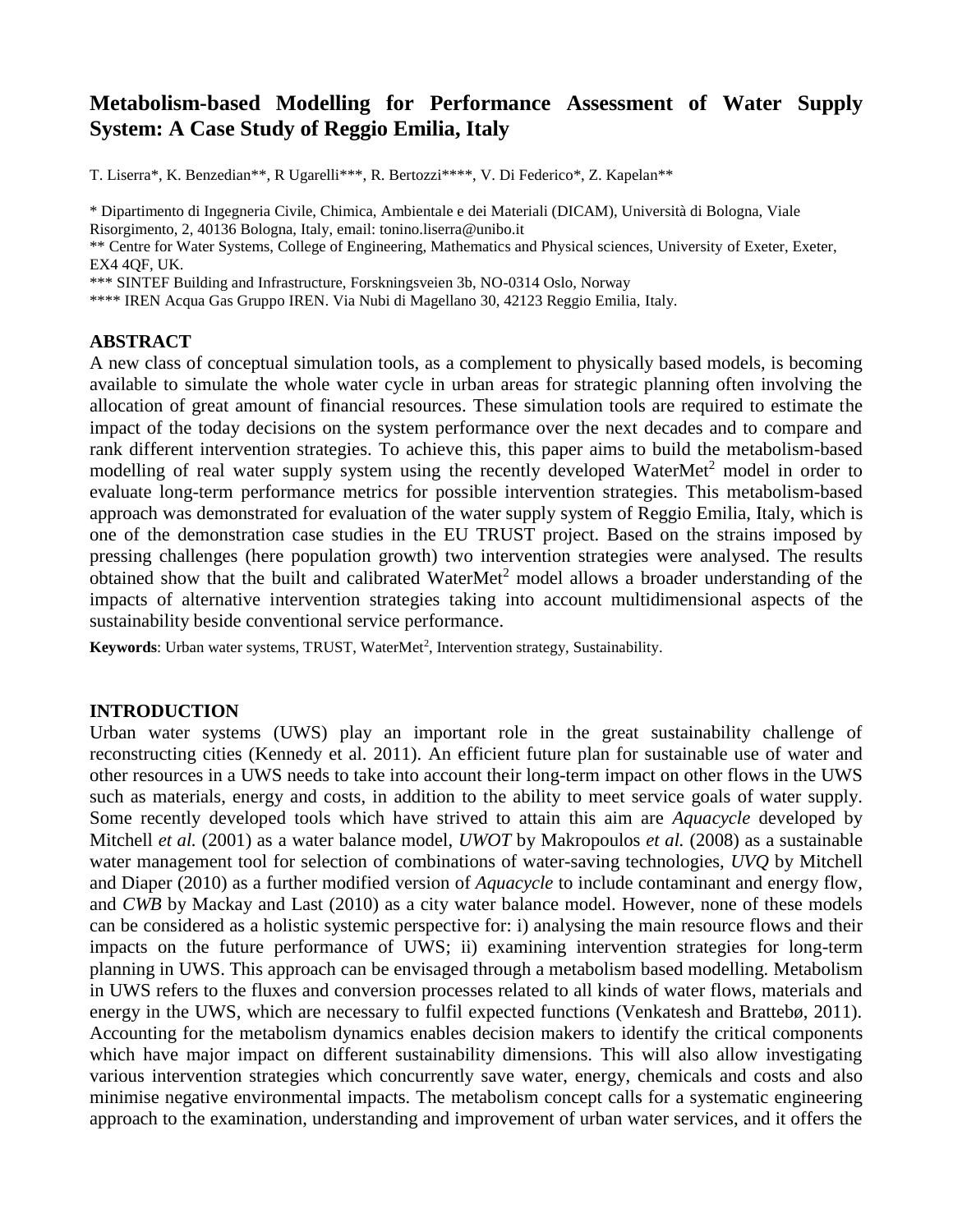possibility of a well-structured quantitative analysis of how the key system characteristics are interrelated. All this approach is currently encapsulated in a recently developed concept of the WaterMet<sup>2</sup> model which simulates metabolism based performance of UWS over a long-term planning horizon (Behzadian et al. 2014). The performance indicators calculated in WaterMet<sup>2</sup> can also be used to support risk-based indicators which are useful for a more comprehensive analysis in UWS (Ugarelli et al. 2014a, 2014b). WaterMet<sup>2</sup> has been developed through TRUST (TRansitions to the Urban Water Services of Tomorrow), a four year research project funded by the European Union (www.trust-i.net/). The ambition of TRUST is to deliver co-produced knowledge to enable water utilities to achieve a sustainable future without compromising service quality. The work presented in this paper is one of the products of TRUST to deliver this ambition. The paper presents the application of the WaterMet<sup>2</sup> model to the urban water supply system of the city of Reggio Emilia (Italy), managed by IREN Spa. This system, serving 170,000 inhabitants, is one of the demonstration case studies of TRUST project. Therefore, this study aims to: i) demonstrate the application of the above metabolism concept using the case study; ii) contribute to the evaluation of the level of sustainability in the water supply system of Reggio Emilia; iii) highlight the use of WaterMet<sup>2</sup> as provider of additional information, in respect to the traditional simulation tools, to the selection process of the most appropriate intervention strategies to overcome the future strain and challenges of the water supply system. The paper is organised as follows: the main features of WaterMet<sup>2</sup> model used in this study are first introduced in the next section followed by a description of the case study of Reggio Emilia and its characteristics. Next, the built WaterMet<sup>2</sup> model for Reggio Emilia case is illustrated. The results of the simulated model are then presented and discussed. Finally, the conclusions are drawn and some recommendations for further research are made.

## **URBAN WATER METABOLISM MODEL: WATERMET<sup>2</sup>**

WaterMet<sup>2</sup> has been developed to calculate indicators for assessment of the sustainability performance in UWS (Behzadian et al. 2013). WaterMet<sup>2</sup> is a conceptual, simulation type, mass-balance-based, integrated UWS model which quantifies metabolism-related key performance of UWS with focus on sustainability-related issues over a long-term planning horizon (Behzadian et al., 2014). WaterMet<sup>2</sup> tracks down a number of metabolism based fluxes within the operating phase of the UWS by using a range of input mass fluxes (e.g. water inflow, energy and chemicals used). This, in turn, will enable WaterMet<sup>2</sup> to calculate metabolism related indicators in the UWS including principal water-related flows (e.g. water demand and supply), environmental-related fluxes (e.g. GHG emissions), cost flows and so on. WaterMet<sup>2</sup> model is able to simulate the main UWS components. WaterMet<sup>2</sup> is a distributed model which allows the user to define any arbitrary number of each type of the UWS components (e.g. water mains, service reservoirs and sub-catchment). Moreover, WaterMet<sup>2</sup> can support various types of water demands profile and water recycling options. WaterMet $2$  is also able to simulate rainwater harvesting and grey water recycling schemes in the UWS. WaterMet<sup>2</sup> can also support the flows of chemical consumption, sludge and resource recovery for treatment purposes. All this, in turn, provides flexibility for WaterMet<sup>2</sup> to simply model various fundamental intervention strategies and thus enables a decision support system to evaluate them over a long-term planning horizon. This kind of flexibility may not be easily achieved through other physically based models due mainly to extensive and detailed data required for modelling new intervention options and limited number of calculated performance indicators related to sustainability framework in those models. These interventions can include either new UWS components for new developments or technological improvements in the UWS components (e.g. energy-efficient or water-efficient equipment). Further details of WateMet<sup>2</sup> modelling processes and assumptions can be found in Behzadian et al. (2013) and Behzadian et al. (2014).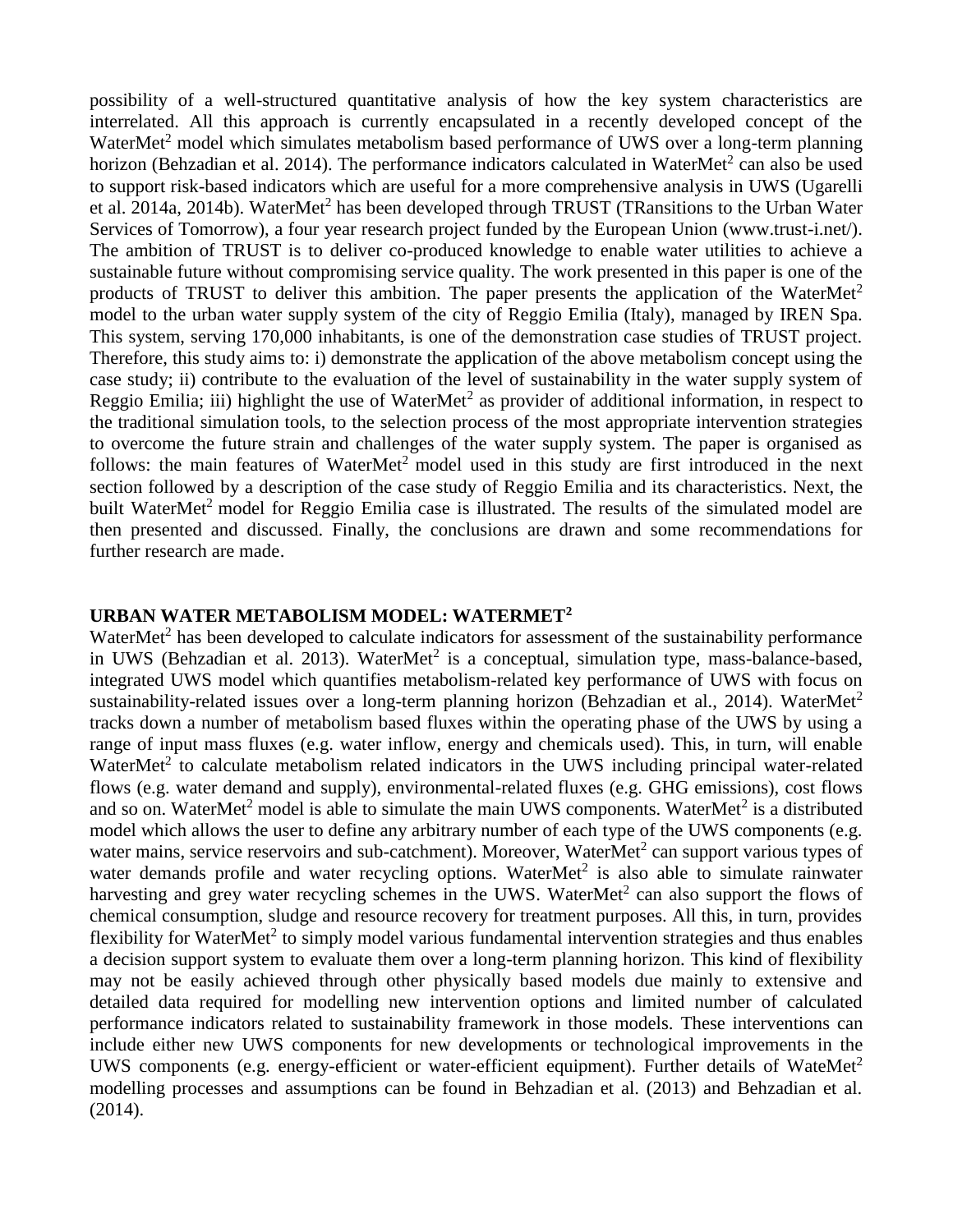# **TRUST APPROACH TO WATER SYSTEM SUSTANABILITY**

The TRUST approach to obtain a better level of sustainability in the UWS can be summarized as follows: a) assessment of the current sustainability level; b) setting of the sustainability target at the strategic horizon; c) definition of a set of suitable interventions to match the targets in agreement with stakeholders expectations; d) use of the available tools (e.g. metabolism model, risk manager, decision support, etc.) to find the best combination of interventions (roadmap); e) implementation of the roadmap; f) evaluation of sustainability results at intermediate time horizons; g) fine-tuning the interventions to be done; h) adjusting of the sustainability targets and i) selection of additional interventions if needed (Di Federico et al., 2014).

WaterMet<sup>2</sup> is used here as a conceptual model and tool which is able to calculate several metrics related to the abovementioned sustainability criteria in strategic long-term planning horizon within the sustainability framework adopted in the TRUST project (Alegre et al., 2012). Also note that the definition of the sustainability is extended here by including two additional domains, to take into account the assets and the governance characterizing the UWS. In the TRUST perspective, the main goal to be achieved at the strategic horizon is *being more sustainable than now*. Therefore, all the interventions (structural and non-structural ones) have to be aimed to this purpose. Objectives and metrics are established for a given UWS through a participate process that involves, among the others, the water company, water authorities, stakeholders, research actors and several practitioners. The road map process for the UWS of Reggio Emilia and its main outcomes have been described in (Di Federico et al., 2014).

## **CASE STUDY**

The sustainability performance assessment of intervention strategies in WaterMet<sup>2</sup> is demonstrated in the water supply system of Reggio Emilia city. Reggio Emilia lies in the Po plain in the North of Italy in the western part of the Emilia Romagna region. Its territory has deeply changed in the last decades becoming densely built, with a very high population growth rate due to immigration. It is also home to intensive agricultural practices, livestock farming and a number of medium and small industries, many of them devoted to mechatronic and food transformation. The area is currently facing important challenges, from both a social and an environmental point of view. From the water cycle perspective, the water system operates in a context of financial resources, water and energy scarcity. Outcomes from the analysis tools available in TRUST, as the *City profile* and the *Self-Assessment Tool* (Van Leeuwen et al, 2013; Hein et al, 2012) the Reggio Emilia water system shows a good hydraulic and water losses control performances.. In fact, a very effective water losses control policy reduced the undelivered water volume to values lesser than 10% of the withdrawal ones.. On this basis further reductions of water losses are considered by the water company economically and technically unfeasible. On the other hand the *per-capita* water consumption is close to the Water Protection Plan of the Emilia Romagna Region and in order to decrease water consumption an adaptation of the user habits is necessary (Pahl-Wostl, 2002; Shove & Walker, 2010). Unfortunately, this process cannot be controlled by the water company only. For these motivations here this option has not been considered. Hence, a few options, limited also by the scarcity of financial resources, are available to the water company to improve the sustainability performances and thus to cope with external scenarios threatening the UWS. In the future it seems likely that groundwater resources will become insufficient to satisfy the whole increased water demand. Hence, the focus of interventions here is on the water supply ones instead of water demand ones due to 1) strategic level policy of the water company and 2) providing a more reliable water supply in the first instance.

Therefore, some interventions aiming at reducing the pressure on the fresh water sources are advisable. The road-mapping process of the TRUST project (Di Federico, 2014) was carried out in close collaboration with the Water Company and stakeholders. As a result, they highlighted two main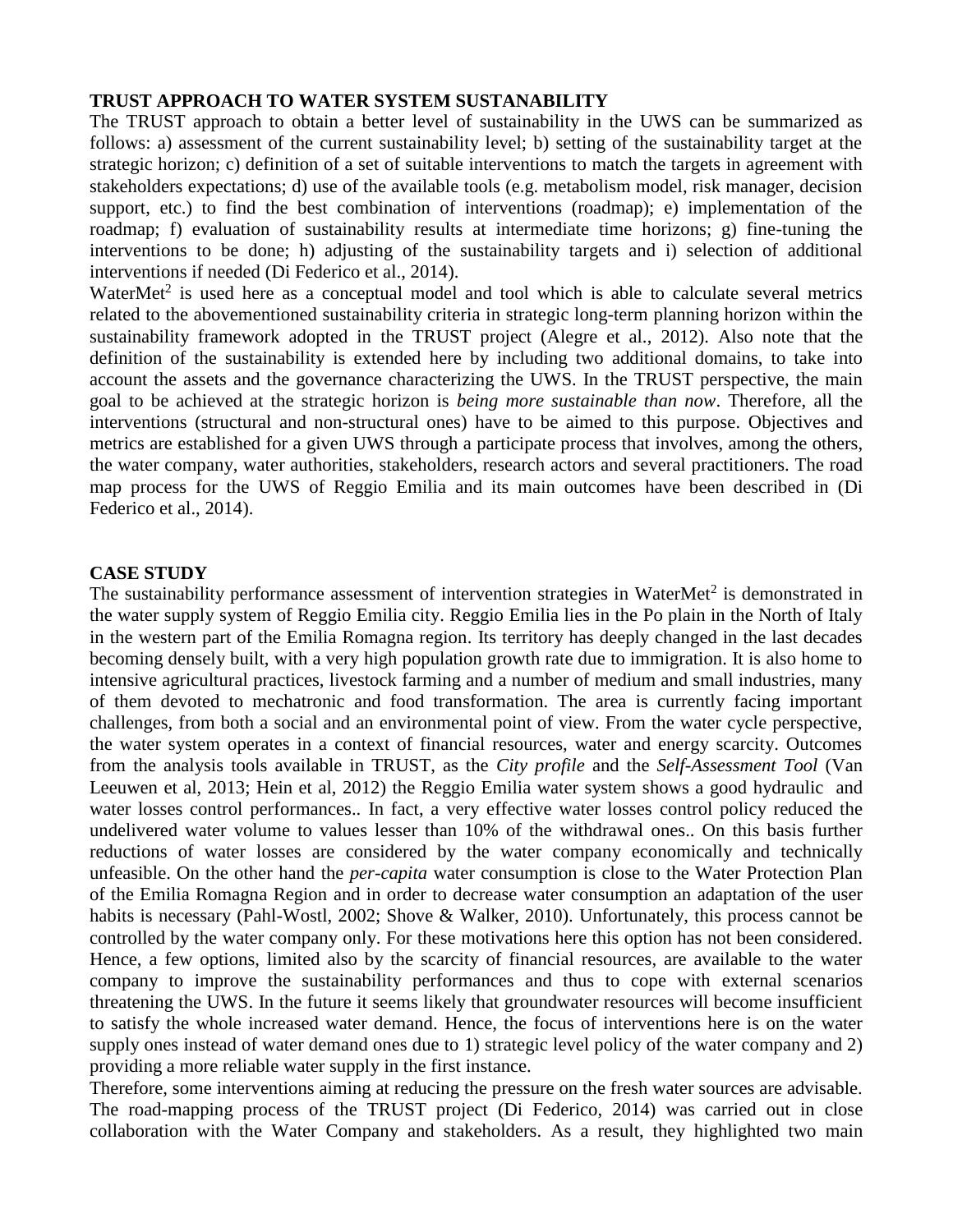concerns which have been selected by the water company to be addressed here: (1) the reduction of water withdrawals from groundwater, and (2) the service reliability/resilience due to the tree shaped water supply system layout. Both of them can be exacerbated by water scarcity foreseen in the next decades. Additionally, the consistently increasing population projected (Figure 2) by Italian National Statistics Institute (ISTAT, 2011) would lead to a reduction of the water volume per-capita available for consumption. These concerns lead to the following strategic sustainability objectives: i) to reduce water withdrawals from groundwater; ii) to improve efficiency of water consumption; iii) to improve reliability of water service (Di Federico et al., 2014).

According to the water utility, three intervention strategies have been identified as possible alternatives to improve the sustainability of the water supply system: (1) the Business As Usual (BAU) state (intervention strategy 1); (2) the construction of a new pipeline, located in the northern part of the water supply system, which connects an existing water source (R4 in Figure 1) to Reggio Emilia of the water distribution system to be completed in 3 years (intervention strategy 2); (3) promotion of water consumption in a long term planning horizon by adding water reuse as an alternative non-traditional water source to allow reducing the current pressure on groundwater resources (intervention strategy 3). Note that these intervention strategies suggested by the water company and experts represent different perspectives of improving the UWS reliability and resilience (Behzadian and Kapelan 2015). Other intervention strategies can be proposed for this case study such as rainwater harvesting or greywater reuse but they are relatively derived to water demand or supply interventions. Intervention strategy 2 will contribute to the improvement of the service reliability and therefore the system resilience by adding the redundancy of the water sources available for the city. Also note that the newly connected water source is located in an area with redundant water resources and hence it has no impact on the water available in that area. Also the analysis conducted by WaterMet<sup>2</sup> here only considers the functions in the long-term operation (i.e. use) phase of the UWS and the environmental impacts of infrastructure activities such as construction, installation and demolition is not analysed due to insignificant environmental impacts (Behzadian and Kapelan 2015). The criteria analysed here are those quantitative metrics which can be calculated by WaterMet<sup>2</sup>. They include technical and environmental objectives including ratio of delivered water demand, energy and GHG emissions over the planning horizon. Other criteria such as social criteria are excluded as they usually need to be quantified by other qualitative methods such as analytical hierarchy analysis (AHP).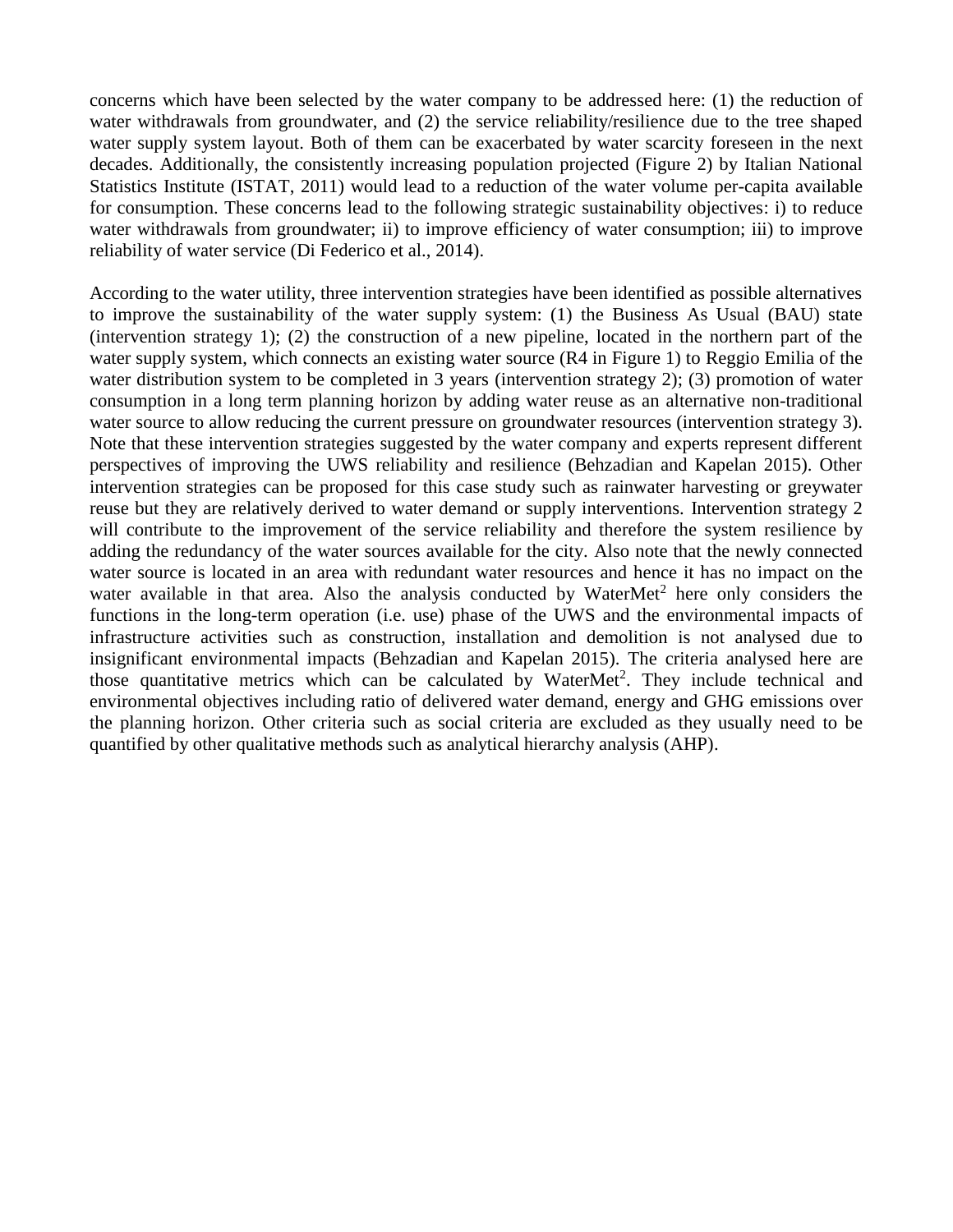

**Figure 1** Sketch of the water supply system of Reggio Emilia represented as SC1 area. Adapted from Di Federico et al. (2014); note that here R=water resource, WTW=water treatment works, SR=service reservoir, SC=sub-catchment, LC=local area.

To demonstrate the capability of the metabolism approach for providing a useful insight into the future planning for the decision makers, this paper analyses and compares the sustainability performance of the water supply system for the first two intervention strategies over a 30 year planning horizon.



**Figure 2** Annual rates of population growth derived for the Emilia Romagna Region (ISTAT, 2011)..

### **Building the WaterMet<sup>2</sup> model**

The geographical area of the City is represented in WaterMet<sup>2</sup> as a collection of sub-catchments (SC) each of which is specified by one or more Local Areas (LC) according with the local physical characteristics of the area and the typology of the water users. The WaterMet<sup>2</sup> model was built for the existing water supply system of Reggio Emilia (Figure 1), which includes the city itself (SC1) and the neighbouring sub-catchments Roncocesi (SC2 in the figures) and Rivalta (SC3). Four well fields (R1, R2, R3 and R5) provide water to Reggio Emilia and Rivalta, while R4 currently provides water to Roncocesi (Figure 1). As water abstracted from these water sources has a high level of quality, only disinfection is needed to prepare suitable drinking water. In a few cases, a preliminary filtration process is necessary to remove particle components and minerals (R4 and partially R2). Therefore, WTWs (Water Treatment Works) processes are limited only to these two basic functions. The subcatchment Reggio Emilia, represented in WaterMet<sup>2</sup> by two local areas (LC1 and LC4), accommodates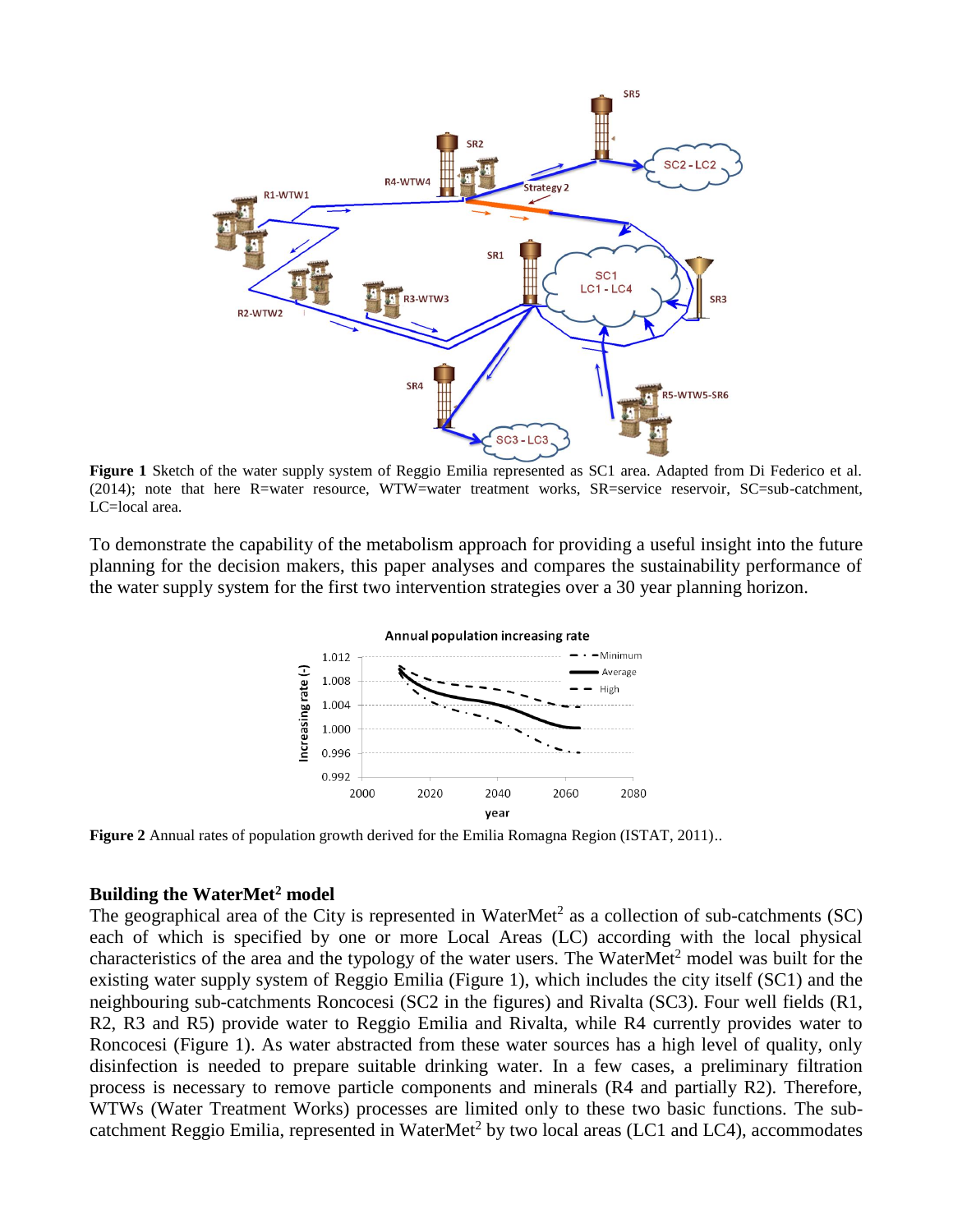totally ~151,000 inhabitants; Roncocesi has one local area (LC2) with 85,000 equivalent inhabitants and finally Rivalta is linked to one local area (LC3) with 3,500 equivalent inhabitants. As mentioned above, WTW4 does not contribute to feed LC1. For the purposes of this paper, monthly variations of the water demand were considered by means of average monthly coefficients given in Table 1. Note that Italian water systems including the one for Reggio Emilia needs to follow a typical monthly water demand pattern such as the one reported in the table. Hence, we used the monthly peal factors of water demand proposed by Arredi (1990) as typical values for this study. However, accurate site-specific data may be required for a further reliable analysis.

**Table 1** Adopted Monthly peak factors for water demand for civil usages (Arredi, 1990).

| Month                                                                                          |  | Jan. Feb. Mar. Apr. May Jun. Jul. Aug. Sep. Oct. Nov. Dec. |  |  |  |  |  |
|------------------------------------------------------------------------------------------------|--|------------------------------------------------------------|--|--|--|--|--|
| Coefficients of monthly variations 0.85 0.85 0.90 0.90 1.00 1.15 1.25 1.25 1.10 1.00 0.90 0.85 |  |                                                            |  |  |  |  |  |

The real conceptualised scheme of the water supply system can be represented in Figure 3(a) according to sketch of the case study shown in Figure 1. This conceptual model is represented as a collection of storage/link types in water supply system, i.e. water resource (R), Water Treatment Works (WTW), service reservoir (SR), sub-catchment (SC), local area (LC) and blue and green links between the storage units representing supply conduits, trunk mains and distribution mains. As WaterMet<sup>2</sup> only adopts the connection between different element types, and not any connection from one type to each other (i.e. here SR to SR), this scheme was modified further as shown in Figure 3(b) to adapt to the conceptual model used in WaterMet<sup>2</sup>. Note that this modification was done such that logical links between source (i.e. water resource) and sink (i.e. sub-catchment) are preserved. Following this approach, the physical connection required for delivering water from R4 to LC1 in Reggio Emilia (in intervention strategy 2) is represented in these Figures by a green water main (link L12). For each of these links and storages, the energy and cost required per unit volume of delivered water is specified in the model. The energy comprises the total amount of energy required for treating or transferring (e.g. pumping) water between elements. Likewise, the fixed and variable costs, associated with operation and maintenance, are specified in the model. Among the plethora of data necessary to build the metabolism model, the capacity of each element of the system needs to be specified. The water capacity of each element is given in WaterMet<sup>2</sup> as the maximum water volume per day which each element is able to transfer/treat/store. These capacities can be specified with the aid of physically based models. In this study, the capacity of elements was estimated by using the physical characteristics and corresponding flow rates calculated by the EPANET model of the case study and allowable flow velocities (Rossman, 2001). Thus, capacities of water mains were estimated by assuming the maximum flow velocity of pipeline (1.8 m/s) as the limiting factor and taking into account trunks connecting more than one service reservoir (i.e. L6 in figure 3a). WTWs and water supply conduits were assumed to be large enough to treat the entire water inflow volume. Also no limitation was assumed here for groundwater abstraction over the planning horizon. Finally, the water flows in the built WaterMet<sup>2</sup> model is calibrated with the resulted obtained from the corresponding EPANET model.

| <b>Connected</b><br>components | <b>Water allocation</b><br>coefficient | <b>Connected</b><br><i>components</i> | <b>Water allocation</b><br>coefficient | <b>Connected</b><br><i>components</i> | <b>Water allocation</b><br>coefficient |
|--------------------------------|----------------------------------------|---------------------------------------|----------------------------------------|---------------------------------------|----------------------------------------|
| SR1 from WTW1                  | 0.378                                  | SR3 from WTW3                         | 0.162                                  | SC1 from SR1                          | 0.603                                  |
| SR1 from WTW2                  | 0.460                                  | SR4 from WTW1                         | 0.378                                  | SC1 from SR2                          | 0.000                                  |
| SR1 from WTW3                  | 0.162                                  | SR4 from WTW2                         | 0.460                                  | SC1 from SR3                          | 0.301                                  |
| SR2 from WTW1                  | 0.347                                  | SR4 from WTW3                         | 0.162                                  | SC1 from SR6                          | 0.096                                  |

**Table 2** Coefficients of water allocation between components in the WaterMet<sup>2</sup> model for the BAU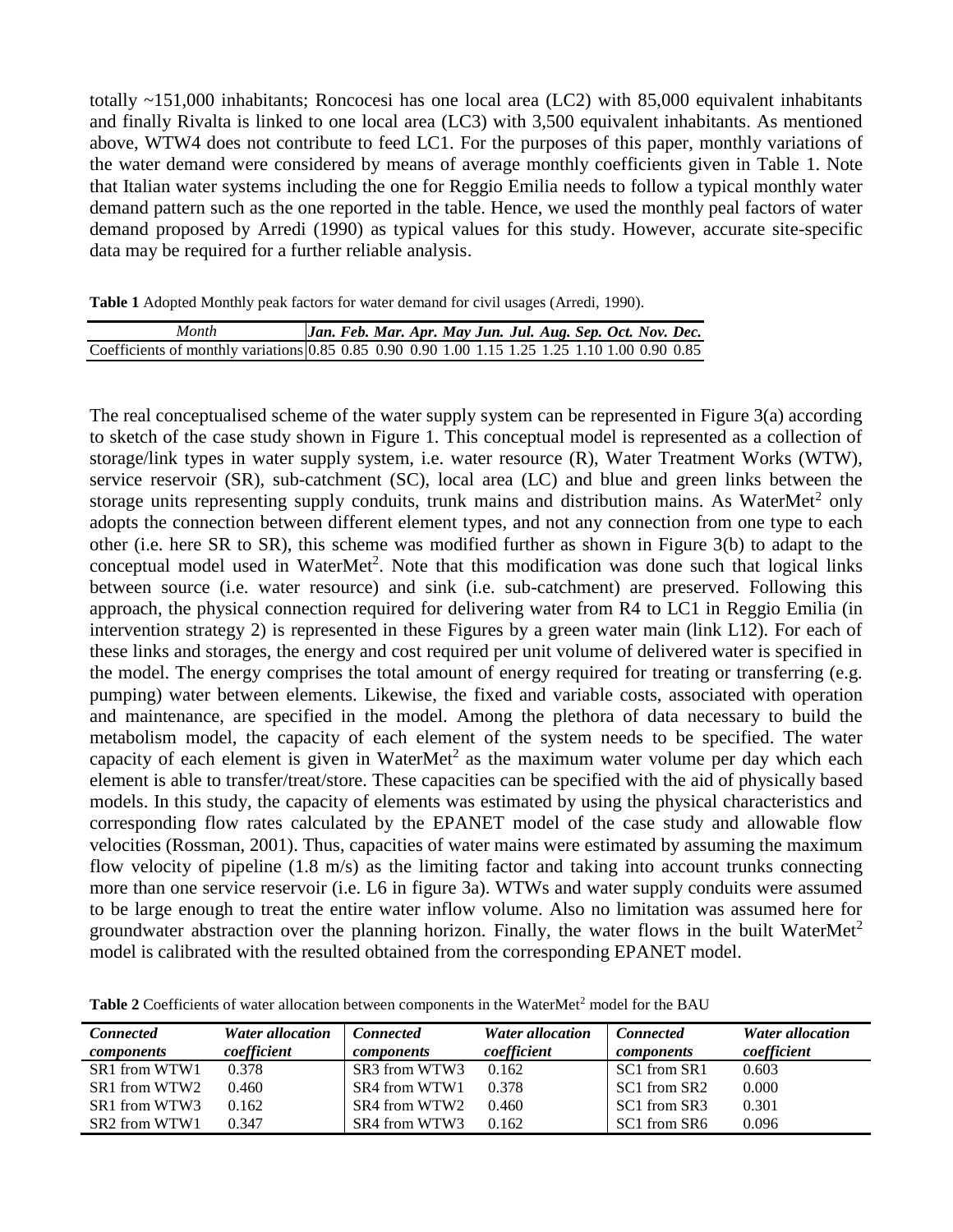| SR <sub>3</sub> from WTW <sub>1</sub><br>SR6 from WTW5<br>0.700<br>SC <sub>2</sub> from SR <sub>5</sub><br>0.378<br>.000.<br>.000<br>SR <sub>3</sub> from WTW <sub>2</sub><br>SC <sub>3</sub> from SR <sub>4</sub><br>0.460 | SR <sub>2</sub> from WTW <sub>4</sub> | 0.653 | SR5 from WTW4 | .000 | SC <sub>2</sub> from SR <sub>2</sub> | 0.300 |
|-----------------------------------------------------------------------------------------------------------------------------------------------------------------------------------------------------------------------------|---------------------------------------|-------|---------------|------|--------------------------------------|-------|
|                                                                                                                                                                                                                             |                                       |       |               |      |                                      |       |
|                                                                                                                                                                                                                             |                                       |       |               |      |                                      |       |



(a)

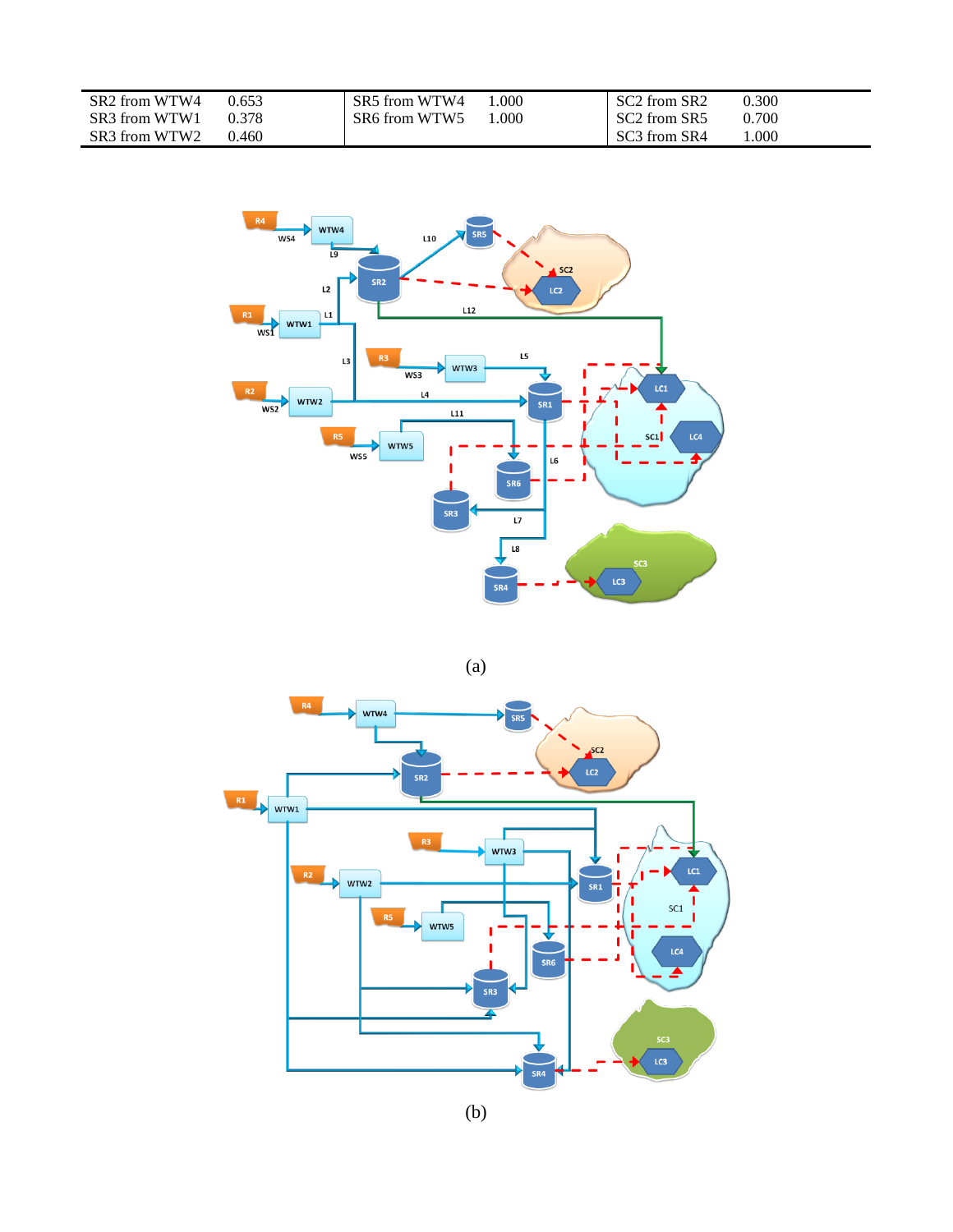**Figure 3** Conceptualized scheme of the water supply system for (a) the water system in Figure 1 and (b) further modified for the resulting WaterMet<sup>2</sup> model.

Water allocation coefficients between the components in WaterMet<sup>2</sup> model for the BAU (strategy 1) are given in Table 2. In this strategy, sub-catchment 1 (Reggio Emilia) receives water from the three upstream service reservoirs (SR1, SR3 and SR6) and hence the relevant water allocation coefficient from SR2 is zero in the Table. However, by connecting SR2 to Reggio Emilia in strategy 2, it is assumed that the water main L12 (Figure 3) supplies 25% of the total demand of Reggio Emilia. Hence, the new water allocation coefficients in strategy 2 are: 0.452 for Reggio Emilia from SR1, 0.250 for Reggio Emilia from SR2, 0.226 for Reggio Emilia from SR3 and 0.072 for Reggio Emilia from SR6.

## **RESULTS AND DISCUSSION**

The built WaterMet<sup>2</sup> model was used to simulate the two aforementioned intervention strategies (i.e. strategy 1 and 2) under three scenarios of future population growth depicted in Figure 2 for a 30 year planning horizon. Figure 4 shows some of the calculated performance metrics for the BAU (intervention strategy 1) over the planning horizon. More specifically, variations of total water demand, fraction of water demand delivered, energy and GHG emissions for the entire water system (Reggio Emilia, Roncocesi and Rivalta) are shown in figures (a), (b), (c) and (d), respectively. Note that the leakage is included in the total water demand. Also energy required and corresponding GHG emissions result from consumed electricity, fossil fuel and embedded energy especially from chemicals used in the UWS components. As it can be seen, both energy and GHG emissions increase over the planning horizon according to increasing water demand. It should also be noted that the fluctuations of these indicators for extreme population growth (minimum and maximum) compared to the average values are up to around 5% of the average values during the later years of the planning horizon.

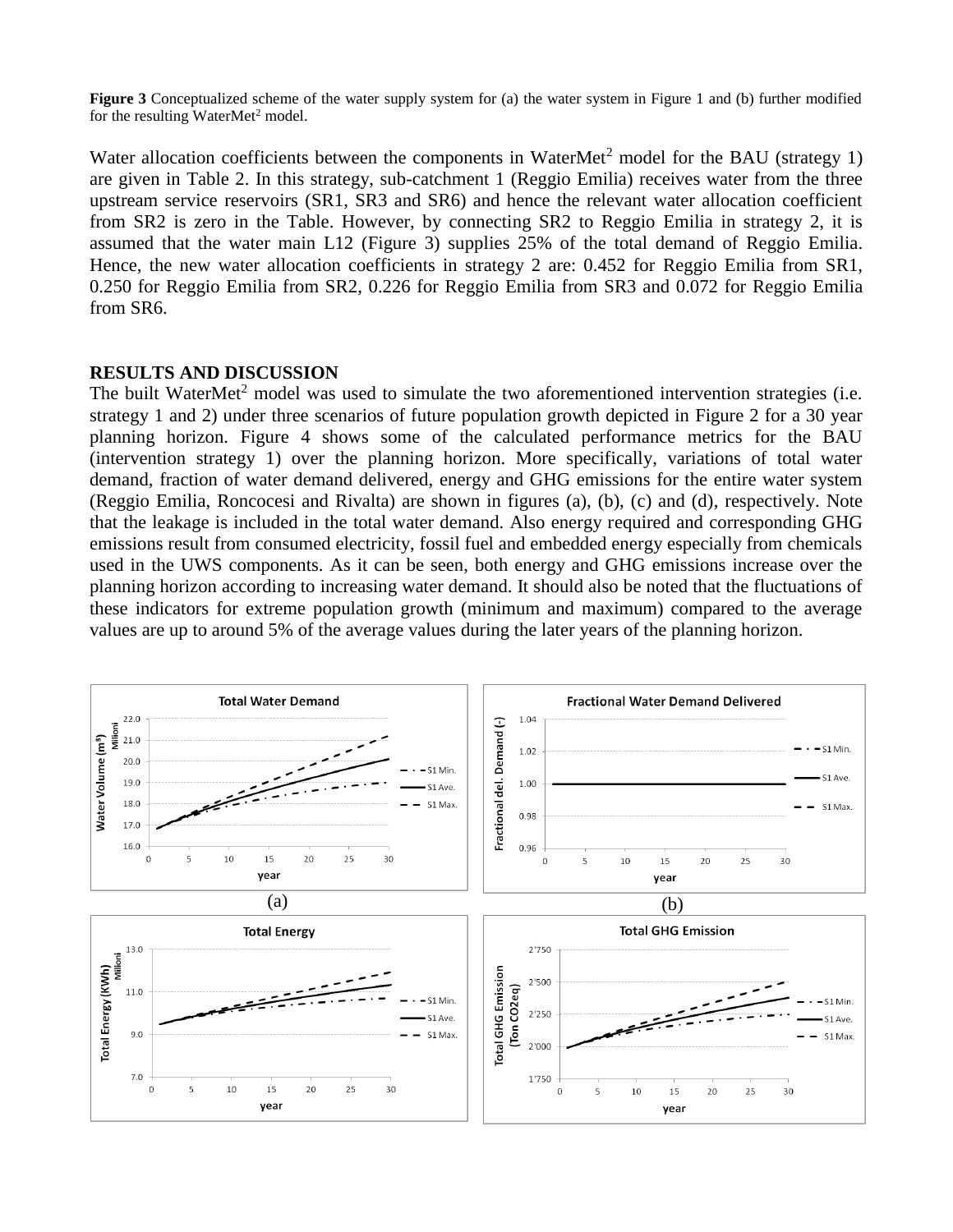$\qquad \qquad \textbf{(c)}\qquad \qquad \textbf{(d)}$ 

**Figure 4** Performance indicators of the simulation for the BAU (strategy 1) for (a) total water demand; (b) fraction of water demand delivered; (c) total energy and (d) total GHG emissions.

Figures 5 (a)-(b) show respectively the total water demand and fraction of water demand delivered for strategy 2; as expected, both strategy 1 and 2 perform well in terms of total water demand (Figure 4 (a) and 5 (a)) and for fractional demand delivered (Figure 4 (b) and 5(b)). In fact, water resources are considered unlimited here for the two strategies as water abstraction for urban consumption in the case study is far smaller than agricultural water withdrawal from these resources and hence it is less likely to have a high impact on the results. For a more accurate analysis the estimation of the real water availability needs to be introduced in the model.

Figures 5 (c)-(d) show the difference over time between strategies 1 and 2 in terms of energy and GHG emissions for the entire water system (Reggio Emilia, Roncocesi and Rivalta). As it can be seen, the trend of the discrepancy between the performance indicators of the two strategies is increasing over the planning horizon. Also note that the impact of different population growth scenarios on the total energy is almost negligible, while the same fluctuations for GHG emissions are widening up to 0.5 ton  $CO<sub>2</sub>$ -eq compared to the average values during the later years of the planning horizon.



**Figure 5** The total water demand and fractional demand delivered for strategy 2 are shown in (a) and (b) respectively. The differences between strategy 1 and strategy 2 in terms of total energy and total GHG emissions are shown in (c) and (d) respectively.

It is seen that the intervention strategy 2 outperforms the intervention strategy 1 with respect to the two selected metrics (GHG emission and Total energy); this is so despite the fact that implementing strategy 2 entails a more powerful pumping station in R4, as the overall hydraulic configuration is energetically more favourable for strategy 2. More specifically, Table 3 reports the cumulative differences between strategy 1 and strategy 2 in terms of three selected performance indicators (GHG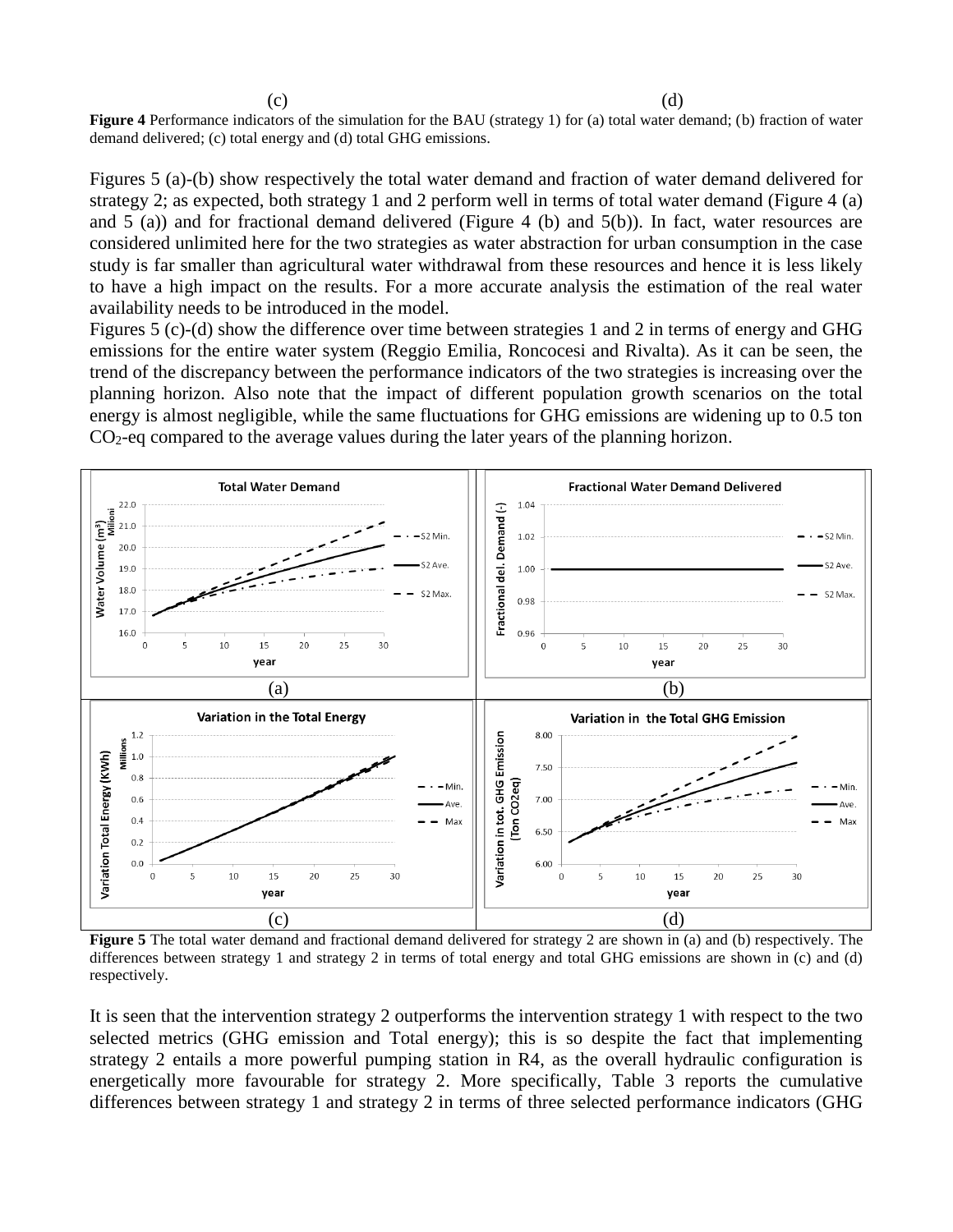emissions, total energy and cost) at some specific time horizons (i.e. year 1, 10, 20 and 30). Positive values indicate the benefit of adopting strategy 2 with respect to 1.

The few metrics calculated by the WaterMet<sup>2</sup> model in the water supply system of Reggio Emilia shows the capability of this kind of analysis, which can provide useful information for decision makers when analysing a number of different intervention strategies. In other words, having had the conceptual model of the water system along with future water demands and future objectives allows the evaluation of numerous intervention strategies and finally rank them in order to prioritise the most suitable ones.

| Year | <b>Total Energy</b><br>(KWh) | <b>GHG</b> emissions<br>(Ton $CO2$ -eq) | <b>Total</b><br>operational<br>$cost(\epsilon)$ |
|------|------------------------------|-----------------------------------------|-------------------------------------------------|
|      | 30,180                       | 6.3                                     | 1,512                                           |
| 10   | 346,598                      | 72.8                                    | 17,369                                          |
| 20   | 649,582                      | 136.4                                   | 32,552                                          |
| 30   | 1,002,976                    | 210.6                                   | 50,261                                          |

**Table 3** Cumulative differences between strategy 1 and strategy 2 in terms of energy, GHG and costs at different time horizons.

In this study, two intervention strategies, both compatible with the hydraulic constraints, have been compared with two selected metrics. The results show that strategy 2 weakly outperforms strategy 1 in terms of energy and GHG emissions. Moreover, strategy 2 may be more preferred as it provides an additional water source for the Reggio Emilia sub-catchment (SC1). This issue needs to be further investigated by a comprehensive risk analysis between these two strategies to reveal the effects of redundant capacity provided to the Reggio Emilia sub-catchment.

It should be noted that the intervention strategies evaluated here are not for the purpose of hydraulic/mechanical performances only but they can effects all the domains of the sustainability. As a result, reduction of operational costs will impact on the economic domain, the GHG emissions level will affect environmental domain, while the improvement of reliability will impacts on the social aspects. All these obtained impacts on the infrastructure are within the governance domain. The set of differences between the correspondent metrics calculated for intervention strategies in respect to the BAU scenario, provide a measure of the sustainability improvement.

## **CONCLUSIONS**

The paper describes the application of a metabolism model, WaterMet<sup>2</sup>, to the water supply system of Reggio Emilia. WaterMet<sup>2</sup> allows evaluating the level of sustainability of existing urban water systems and the impact of possible intervention options; hence it improves understanding on how decisions can contribute to meeting sustainability targets. Furthermore, adopting a comprehensive approach to the urban water systems, as when applying simplified mass balance analysis, requires the adoption of a number of simplifications for carrying out management steps. However, such approach turns out to be a powerful tool for long term strategic analysis and evaluation of intervention options under different scenario of change. The analysis shown would be difficult to complete using the physically-based model (e.g. EPANET) as this is data-intensive / demanding and not necessary at the strategic level of planning. The performance metrics (i.e. selection criteria) analysed are limited only to a number of key technical and environmental metrics that are of paramount importance to the Water Company and the public. Therefore, other criteria such as social impacts are not considered here as these need to be quantified by other tools and techniques outside the WaterMet<sup>2</sup> model. The results obtained show that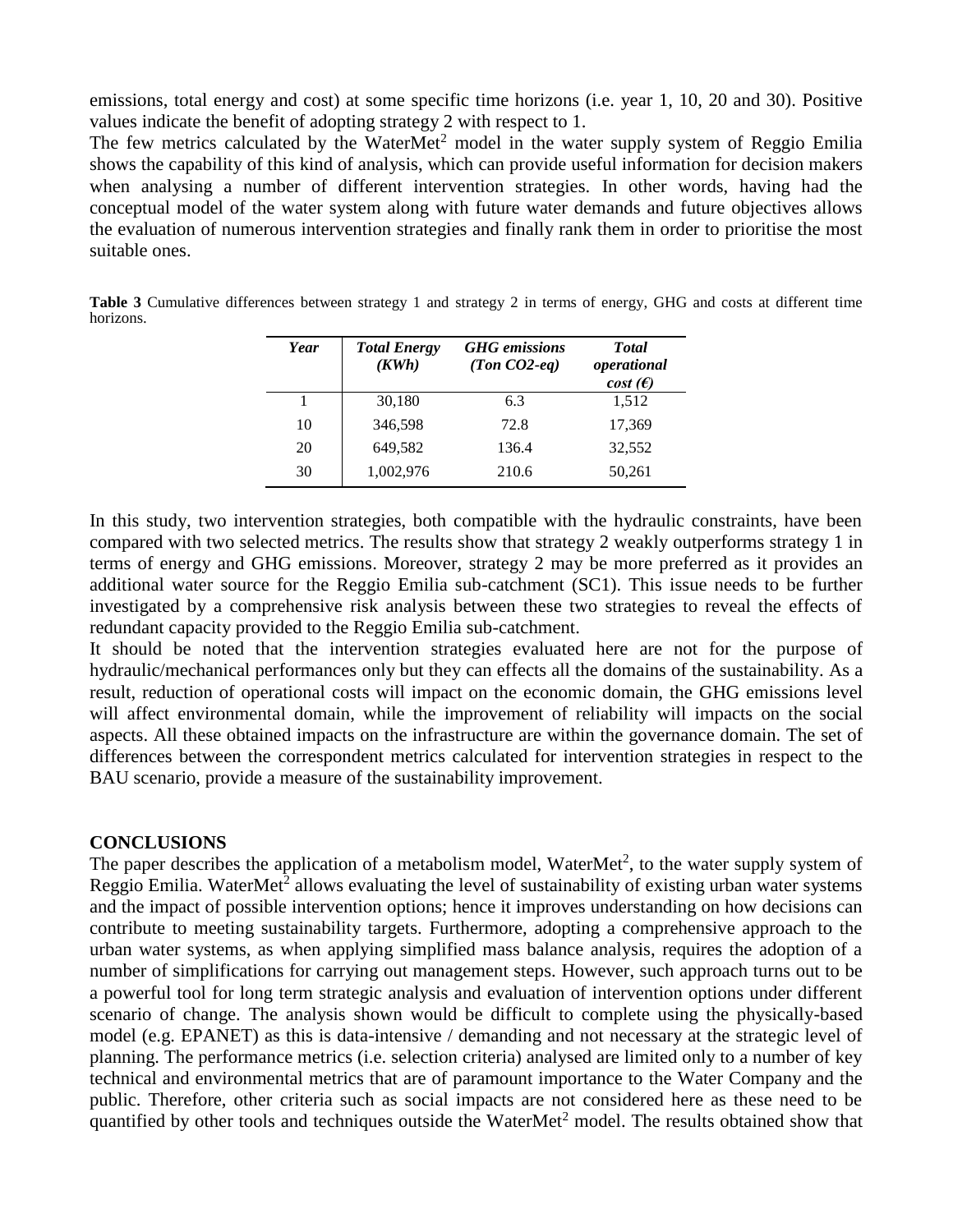the built and calibrated WaterMet<sup>2</sup> model allows a broader understanding of the impacts of alternative intervention strategies taking into account multidimensional aspects of the sustainability beside conventional service performance. This, in turn, can assist water authorities to verify the suitability of selected intervention strategies and to make more informed strategic decisions. Although the results could compare some aspects of the sustainability performance in the two analysed strategies, they cannot, at the current stage of work, be used to make any real decisions. To obtain a robust solution, the current model still needs to be further developed, tested and evaluated for multiple performance indicators including risk type ones as well as different intervention strategies. Finally, incorporating the analysis into a comprehensive Multi Criteria Decision Analysis (MCDA) will improve the comparison of the impact of scenarios of change on more dimensions of sustainability, than the few included in this example, and support even better decision makers.

#### **Acknowledgements**

The authors wish to acknowledge IREN Spa, for providing the data about the Reggio Emilia water supply system; C. Ziveri, P. Pedrazzoli, M. Cingi and F. Ferretti for their kindly support and for the fruitful suggestions and discussions about the water supply system functioning and for the review of the paper. This work was carried out as part of the 'TRansition to Urban water Services of Tomorrow' (TRUST) project. The authors wish to acknowledge the European Commission for funding TRUST project in the 7th Framework Programme under Grant Agreement No. 265122.

#### **References**

- Alegre, H., Cabrera, E., Jr, Hein, A., Brattebø , H. (2012) Framework for Sustainability Assessment of UWCS and development of a selfassessment tool, *TRUST, Deliverable D3.1.1, WA 3*.
- Arredi, F. (1990) Costruzioni Idrauliche, UTET, Torino.
- Behzadian, K., & Kapelan, Z. (2015a). Modelling metabolism based performance of an urban water system using WaterMet<sup>2</sup>. Resources, *Conservation and Recycling*, *99*, 84-99.
- Behzadian, K., Kapelan, Z., Venkatesh, G., Brattebø, H., Sægrov, S., Rozos, E., Makropoulos, C., Ugarelli, R., Milina, J., and Hem, L. (2013) Urban water system metabolism assessment using WaterMet<sup>2</sup> model. *In 12th International Conference on Computing and Control for the Water Industry*, CCWI2013, vol. 15.
- Di Federico, V., Makropoulos, C., Monteiro, A., Liserra, T., Baki, S., and Galvão, A. (2014) The TRUST approach for the Transition to Sustainability of Urban Water Services: the water scarcity cluster, *In Intelligent Distribution for Efficient Affordable Supplies*, Bologna, 22-24 October 2014.
- Hein, A., Neskovic, M., Hochstrat, R., and Smith, H. (2012) Roadmap guideline: A manual to organise transition planning in Urban Water Cycle Systems, *TRUST, Deliverable D13.1, WA 1*.
- ISTAT (2011) Previsioni demografiche Anni 2011-2065 dati pre-Censimento 2011 di fonte anagrafica. [http://dati.istat.it/Index.aspx?DataSetCode=DCIS\\_PREVDEM.](http://dati.istat.it/Index.aspx?DataSetCode=DCIS_PREVDEM)
- Kennedy, C., Pincetl, S., and Bunje, P. (2011). The study of urban metabolism and its applications to urban planning and design. *Environmental pollution*, *159*(8), 1965-1973.
- Mackay, R., and Last, E. (2010) SWITCH city water balance: a scoping model for integrated urban water management. Reviews in *Environ. Sci. and Bio/Technol*. 9(4) 291-296.
- Makropoulos, C.K., Natsis, K., Liu, S., Mittas, K., and Butler, D. (2008) Decision support for sustainable option selection in integrated urban water management. *Environ. Model. & Softw*. 23(12) 1448-1460.
- Mitchell, V.G., Mein, R.G., and McMahon, T.A. Modelling the urban water cycle. *Environ. Model. & Softw.* 2001; 16(7) 615-629.
- Mitchell, V.G., and Diaper, C. (2010) UVQ User Manual: (urban water balance and contaminant balance analysis tool), Version 1.2, *CMIT Report* No. 2005-282. CSIRO.
- Pahl-Wostl, C. (2002) *Towards sustainability in the water sector - The importance of human actors and processes of social learning*. Aquatic Sciences, Volume 64, Issue 4, pp 394-411
- Rossman, L, A. (2000) Epanet2 user's manual. *U.S. Environmental Protection Agency*, Cincinnati, USA.
- Shove, E., and Walker, G. (2010) *Governing transitions in the sustainability of everyday life*, Research Policy, Volume 39, Issue 4, May 2010, Pages 471-476, ISSN 0048-7333,<http://dx.doi.org/10.1016/j.respol.2010.01.019>
- Ugarelli, R., Almeida, M. C., Liserra, T., and Smeets, P. (2014a) Metabolism risk-controlled model, demonstrated by model for the city of Oslo, *TRUST, Deliverable D32.1., WA3.*
- Ugarelli, R., Almeida, M.C., Behzadian, K., Liserra, T., Smeets, P., and Kapelan, Z. (2014b) Sustainability risk based assessment of the integrated urban water system: a case study of Oslo. *In proc. of the 11th International Conference on Hydroinformatics - HIC* 2014, New York City, USA.